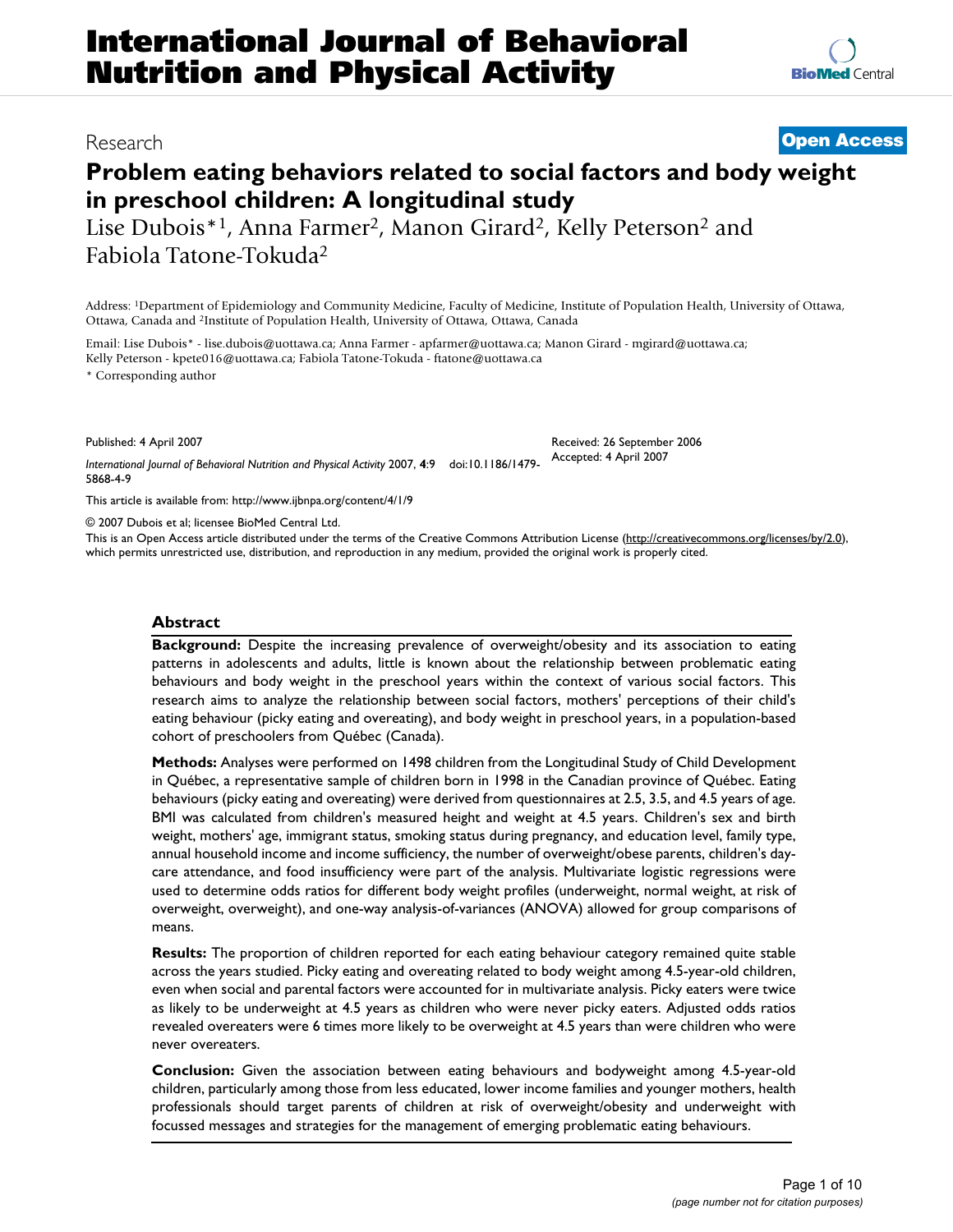## **Background**

An increase in prevalence of overweight among children and adolescents has been observed in many countries worldwide [1]. In 2004, 26% of Canadian children aged 2 to 17 were overweight, while 23% of children in Québec were overweight [2]. Childhood and adolescent overweight and obesity often track into adulthood and they have been shown to be predictive of child and adult morbidity and mortality [1]. Yet at the other end of the spectrum is childhood underweight which is associated with growth retardation, nutrient deficiencies and survival [3]. Although the prevalence of childhood underweight worldwide has decreased to 26%, only 1.6% of children in developed countries are underweight [4].

In light of increasing prevalence of obesity among children, there is growing interest in the eating patterns of children. Eating behaviours in childhood may vary on a continuum ranging from picky eating, irregular eating, overeating, and disinhibited or binge eating [5,6]. Picky eating at one extreme of the continuum is also known as 'neophobic', 'fussy eater', 'choosy', and 'problem eaters' across studies [7-9]. Although research on picky eating is limited, some studies observed that children who were picky eaters tend to: eat small meals, eat slowly, be less interested in food, acceptance of a limited number of foods, have an unwillingness to try new foods, have a limited intake of vegetables and other foods, and exhibit strong food preferences [10-12]. Picky eating may cause concern for parents about adequacy of the child's diet and they are also more likely to pressure a child to eat if they perceive the child to be underweight [13,14].

At the other end of the eating behaviour continuum is overeating which is defined as consuming large amounts of food within a specified period of time [15]. The concept of overeating overlaps with binge eating and disinhibited eating, however most definitions of overeating across studies does not include a sense of loss of control over one's eating as do binge or disinhibited eating behaviours [16,17]. Two studies that examined overeating in children and adolescents did not assess loss of control over eating in children and adolescents [18,19]. In addition to eating large amounts of food, overeating is also associated with eating more rapidly than normal, eating until uncomfortable, and eating large amounts of food when not feeling physically hungry [20]. Although some studies have shown higher eating rate (bites/second) among obese adults compared to normal weight adults [21], such differences is less known in young children's eating behaviours.

There is increasing recognition that problematic eating behaviours that manifest in early childhood may be a precursor to maladaptive eating later in life. For example,

Marchi and Cohen [22] found that picky eating is associated with anorexia nervosa in adolescence. Another study found that prolonged feeding difficulties in children can lead to weight loss or failure to gain weight [23]. On the other hand, overeating may be linked to overweight and the development of binge eating in adolescents [24]. Moreover, concerns about eating, weight and shape are more prevalent among overweight children than normal weight children [25].

Little is known about the prevalence of problematic eating behaviours in healthy, normally developed children and the extent to which these behaviours change over time in different social contexts and their effect on body weight. It was hypothesised that a greater proportion of children who are picky eaters have a BMI below normal (< 10<sup>th</sup> percentile), while a greater proportion of children who are overeaters have BMI above normal (≥95th percentile). It was also proposed that varying social contexts is related to a child's eating behaviour. The aim of this research is to analyze the relationship of social factors (including mother's age, immigrant status, educational level, smoking status during pregnancy, family type, annual household income, income sufficiency, day care attendance, food insufficiency), the mother's perception of the child's problematic eating behaviours (e.g., picky eating and overeating), and body weight in preschool years in a population-based cohort of preschoolers from Québec (Canada).

## **Methods**

The analyses were performed using data from the Longitudinal Study of Child Development in Québec (1998– 2002) (LSCDQ), conducted by Santé Québec, a division of the Institute of Statistics of Québec (ISQ), and funded by the Ministry of Health and Social Services of Québec [26,27]. The study analyzed the role of familial and social factors on children's health and on cognitive and behavioural development. The study followed a representative sample ( $n = 2103$ , response rate = 85%) of the children born in 1998 in the Canadian province of Québec (total population over 7 million, with approximately 70,000 newborns per year). The representative sample was based on a random selection of children born in each of the public health geographic areas of the province of Québec over the year such that the seasonality effect was minimized. Twins and children with major diseases at birth were not part of the study. The children were first seen at 5 months (gestational age, adjusted preterm birth) and then once a year thereafter. The study was based on faceto-face interviews using computer-based and self-administered questionnaires addressed to children's mothers and fathers. Children's questionnaires, including the eating behaviour questionnaire at 2.5, 3.5, and 4.5 years, were answered by the most knowledgeable person about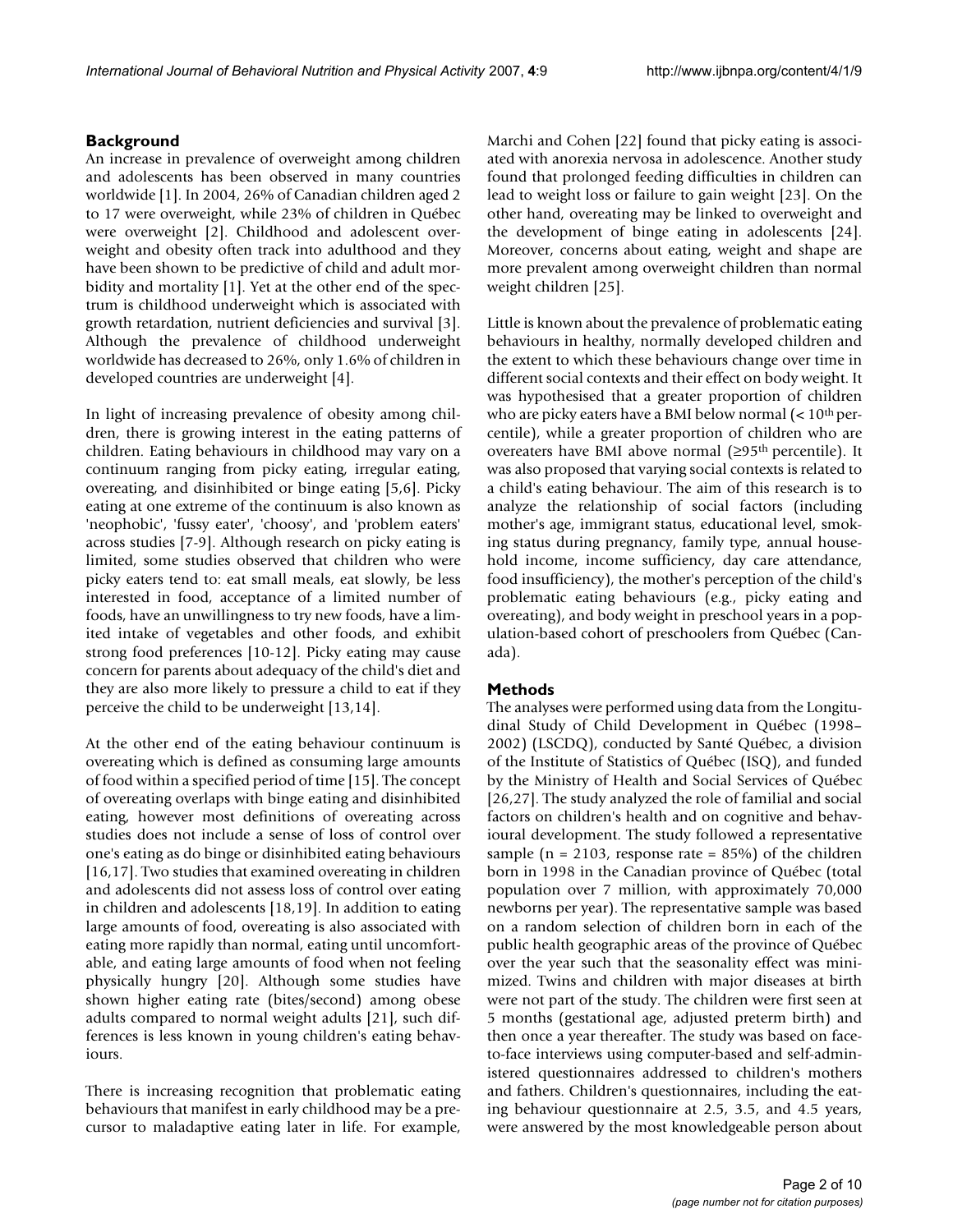the child, which was generally the mother. From the 2103 infants at the first data collection, 1944 remained at follow-up at 4.5 years in 2002 (children's ages ranging from 44 to 56 months, mean age of 49 months,  $SD \pm 3.12$ months). At 4.5 years, height and weight were measured following a standardized protocol for 1549 children. The ISQ estimated that this sample of 4.5 year-olds was still representative of the same-age children living in the province of Québec in 2002 [28].

Prior to the analysis, data were weighted by a factor based on the inverse of the selection probability, the probability of non-response, the post-stratification rate, and the attrition rate, to ensure that the data were longitudinally representative of the same-age children in the population [29]. Among the 1549 children, 1498 (97% of the sample) were part of the analyses; those excluded were children with no BMI values (due to a missing weight and/or height value) and with no indicator for their eating behaviours. The impact of missing data was evaluated by conducting with-and-without analyses. Given that missing data did not have an impact on the results, they were excluded from the analyses. Ethical approval from the Ministry of Health Ethics Committee (comité d'éthique de Santé Québec) and consent from participants were obtained.

#### *Dietary methodology*

We chose to analyse problematic eating behaviours in children as they relate to BMI for two reasons. First, at the beginning of this study, we performed qualitative interviews with nutritionists working with obese children in various hospitals in Québec; it was observed in their practice that certain feeding behaviours among some children were related to weight status. Second, preliminary analyses performed with this dataset indicated that there was an association with eating behaviours and the child's weight status. The eating behaviour questions in this study were adapted from the Avon Longitudinal Study of Parents and Children (ALSPAC) [30] posted on the ALSPAC Website [31]. The eating behaviour questionnaire was reviewed by an expert advisory group on nutrition comprised of academics, researchers, and practitioners [32]. To follow, the instrument was pre-tested with a sample of parents of preschool children ( $n = 150$ ) not included in the survey [28]. Based on these results, some questions were modified slightly for clarity and comprehension [27]. For more details on instruments and methods, see the "I am, I'll be" Website from the *Institut de la Statistique du Québec* [33]. The terms used to classify eating behaviours were given post-priori for the purpose of the analyses. Similar methods for categorizing eating behaviours were used by Ziegler and others [11].

The measures for eating behaviours were derived from self-administered maternal questionnaires at ages of 2.5, 3.5, and 4.5 years. The mother's perceptions of the child's eating behaviours were grouped according to two problematic eating behaviours: picky eaters and overeaters. The items used to identify picky eaters and overeaters are presented in Table 1. Picky eaters were comprised of children who "always" ate a different meal from that eaten by other members of the family, those who "often" refused to eat the right food, and those who "often" refused to eat. Overeaters were defined as children who "often" overate and those who "sometimes" or "often" ate too fast. It should be noted that the two categories of eating behaviours were not mutually exclusive and that a child can manifest more than one type of behaviour. The eating behaviours were analyzed separately for each time point (at 2.5, 3.5, and 4.5 years). Based on these results, an overall indicator for the 3-year period was constructed for identifying children's eating behaviours. Children were classified by scores obtained for eating behaviours. A sum of zero indicating a child as "never having the behaviour" throughout the period, while a sum of 3 indicated the child as "having the behaviour every year". Missing information for one year was discarded and the sum was based on the other years. Only a small number of children (n = 5) had missing information, yet it was possible to determine the overall behaviour from information on eating behaviours for the other two years. A preliminary analysis of the two eating behaviours indicated that only 1.6% to 2.2% of children exhibited both eating behaviours at each studied age indicating that these behaviours were mostly independent of each other. Multivariate analysis focussed on the overall eating behaviour indicator.

#### *Body Mass Index*

Children's height and weight were measured at home by a trained nutritionist following a standardized protocol using a measuring tape, ruler and scale [28] when children were 4.5 years-old. The children were weighed without shoes and wore light clothing. These measures were used to derive children's BMI (weight(kg)/height(m)2). Children were classified according to the US CDC sex- and age- specific growth charts [34], such that the category 'overweight' was defined as having a BMI at or above the 95th percentile, 'at risk of overweight' included children in the 85–94.9th percentile, 'normal weight' encompassed children in the 10–84.9th percentile, and the category 'underweight' included children below the 10<sup>th</sup> percentile. These CDC cut-off's were used to analyse the gradient in associations present across weight categories.

#### *Predictor variables*

Various factors related to eating behaviours and overweight were identified in a literature review and through consultation with experts. Variables pertaining to the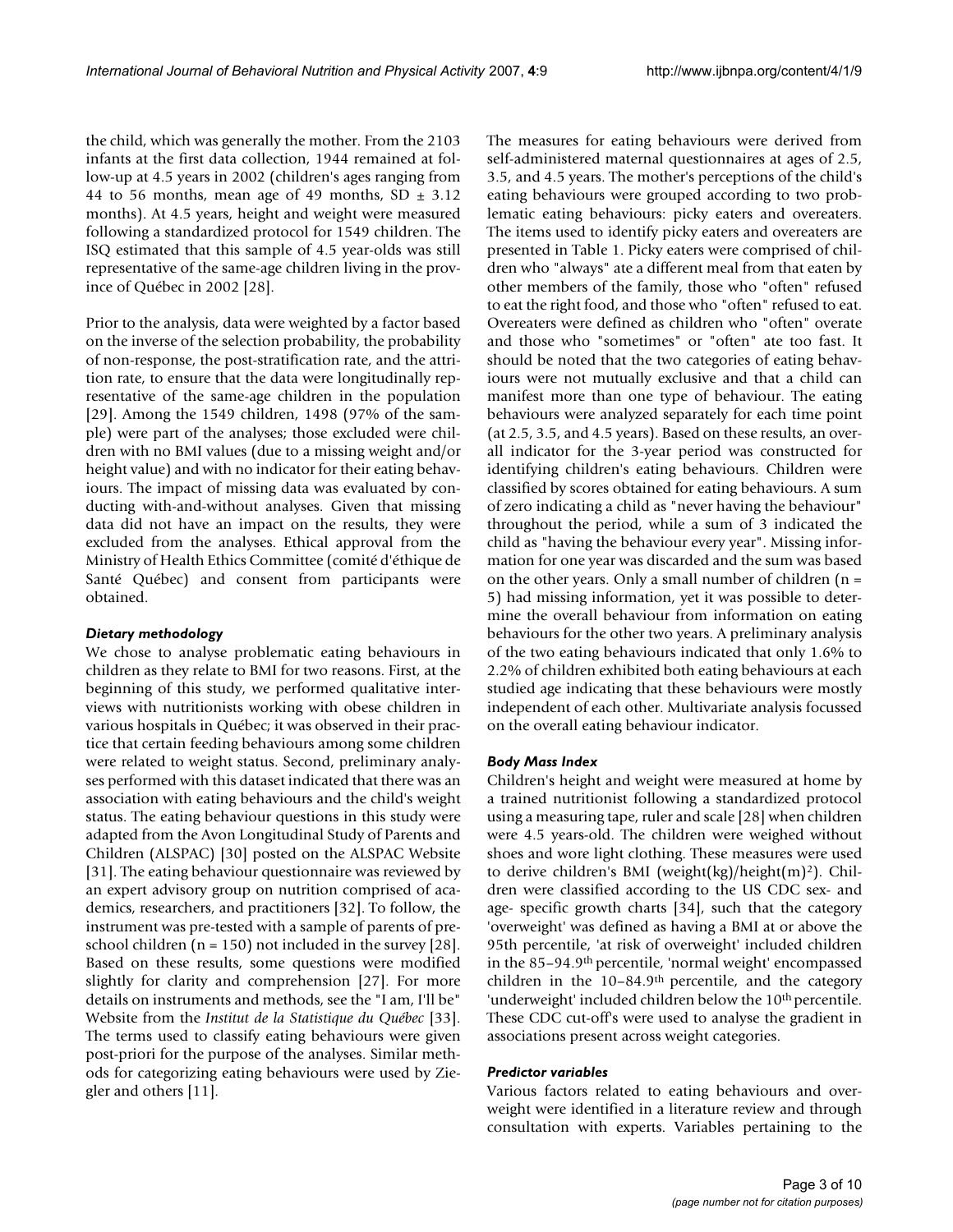| Characteristic                                                                                                                                  | Category         |      | 2.5 years 3.5 years 4.5 years |      |
|-------------------------------------------------------------------------------------------------------------------------------------------------|------------------|------|-------------------------------|------|
| <b>Behavior: Picky eater</b>                                                                                                                    |                  | 14.0 | 16.9                          | 15.9 |
| When she/he is at home with you for the main meal, how often does she/he eat a meal that<br>is different from the other members of your family? | Always           | 1.7  | 1.5                           | 0.7  |
|                                                                                                                                                 | Almost always    | 3.7  | 2.5                           | 2.5  |
|                                                                                                                                                 | <b>Sometimes</b> | 11.5 | 13.0                          | 15.4 |
|                                                                                                                                                 | Almost never     | 83.1 | 83.0                          | 81.4 |
| In general, does she/he refuse to eat the right food?                                                                                           | Never            | 29.0 | 22.7                          | 17.9 |
|                                                                                                                                                 | Rarely           | 20.9 | 20.5                          | 22.8 |
|                                                                                                                                                 | <b>Sometimes</b> | 37.8 | 43.2                          | 45.2 |
|                                                                                                                                                 | Often            | 12.3 | 13.6                          | 14.1 |
| In general, does she/he refuse to eat?                                                                                                          | Never            | 25.1 | 29.1                          | 32.1 |
|                                                                                                                                                 | Rarely           | 34.5 | 33.1                          | 36.4 |
|                                                                                                                                                 | <b>Sometimes</b> | 36.0 | 33.7                          | 28.1 |
|                                                                                                                                                 | Often            | 4.4  | 4.1                           | 3.4  |
| <b>Behavior: Overeater</b>                                                                                                                      |                  | 22.2 | 18.9                          | 23.4 |
| In general, does she/he overeat?                                                                                                                | Never            | 72.5 | 72.5                          | 67.1 |
|                                                                                                                                                 | Rarely           | 16.8 | 17.7                          | 20.9 |
|                                                                                                                                                 | <b>Sometimes</b> | 9.1  | 8.0                           | 9.8  |
|                                                                                                                                                 | Often            | 1.6  | 1.8                           | 2.2  |
| In general, does she/he eat too fast?                                                                                                           | Never            | 68.3 | 71.1                          | 67.2 |
|                                                                                                                                                 | Rarely           | 16.3 | 16.1                          | 17.6 |
|                                                                                                                                                 | Sometimes        | 12.2 | 10.2                          | 12.1 |
|                                                                                                                                                 | Often            | 3.2  | 2.6                           | 3.1  |

| Table 1: Questions used for classifying children and proportion of children by eating behaviour at 2.5, 3.5 and 4.5 years |  |  |  |
|---------------------------------------------------------------------------------------------------------------------------|--|--|--|
|---------------------------------------------------------------------------------------------------------------------------|--|--|--|

child's characteristics included in the study are: children's sex and birth weight (less than 2500 g, 2500–4000 g, more than 4000 g). Maternal characteristics analyzed in the present study include: mother's age (less than 25 y, 25–29 y, 30–34 y, 35 y or more), immigrant status (immigrant or non-immigrant) education level (no high school diploma, high school diploma, college diploma, university diploma), and smoking status during pregnancy (smoker or non-smoker). Mothers were classified as immigrant and non-immigrant according to whether they were Canadian-born (non-immigrant) or immigrated from Europe or from non-European countries (immigrant).

Family characteristics selected for analysis include: family type (two-parent family, single-parent family); annual household income (< \$20,000, \$20–39,999, \$40–59,999, >= \$60,000); income sufficiency (sufficient or insufficient); the number of overweight/obese parents (zero, one, or two); children's day-care attendance (not in daycare or being taken care of at home, being taken care of at someone else's home, and in a day care centre); and food insufficiency (had not known food insufficiency, had known food insufficiency, from 0–18 months and-or from 3.5 to 4.5 years). The food insufficiency indicator used in this study was comprised of one question derived from previous work conducted on this cohort of children

[35]. Participants were asked to respond to the question: "In the past 12 months, has a member of your family ever experienced being hungry because the family had run out of food or money to buy food?" with the following responses: "Yes, regularly once a month"; "Yes, more than once a month"; "Yes, certain months only"; "Yes, occasionally but not regularly"; or, "No". If any of the "Yes" categories were selected for the response, then participants were classified as "had known food insufficiency".

Sufficiency of income is determined by low-income cutoffs set by Statistics Canada for the reference year 1997 (1992 Baseline). It accounts for household income, the size of the household and the size of the residence area. Statistics Canada's low-income cut-offs (LICOs) are income thresholds at which a family would typically spend 20% more of its income than the average family on the necessities of food, shelter and clothing [36]. Families are classified as having 'sufficient income' when the household income is above the low-income threshold determined by Statistics Canada. When income is between 60% and 90% of the low-income threshold, households are classified as having 'insufficient income'; income levels below 60% of the low-income threshold are considered as 'very insufficient' [36]. Although LICOs are widely used, they do not measure poverty. Unlike the US, Canada does not have a measure of poverty. For example,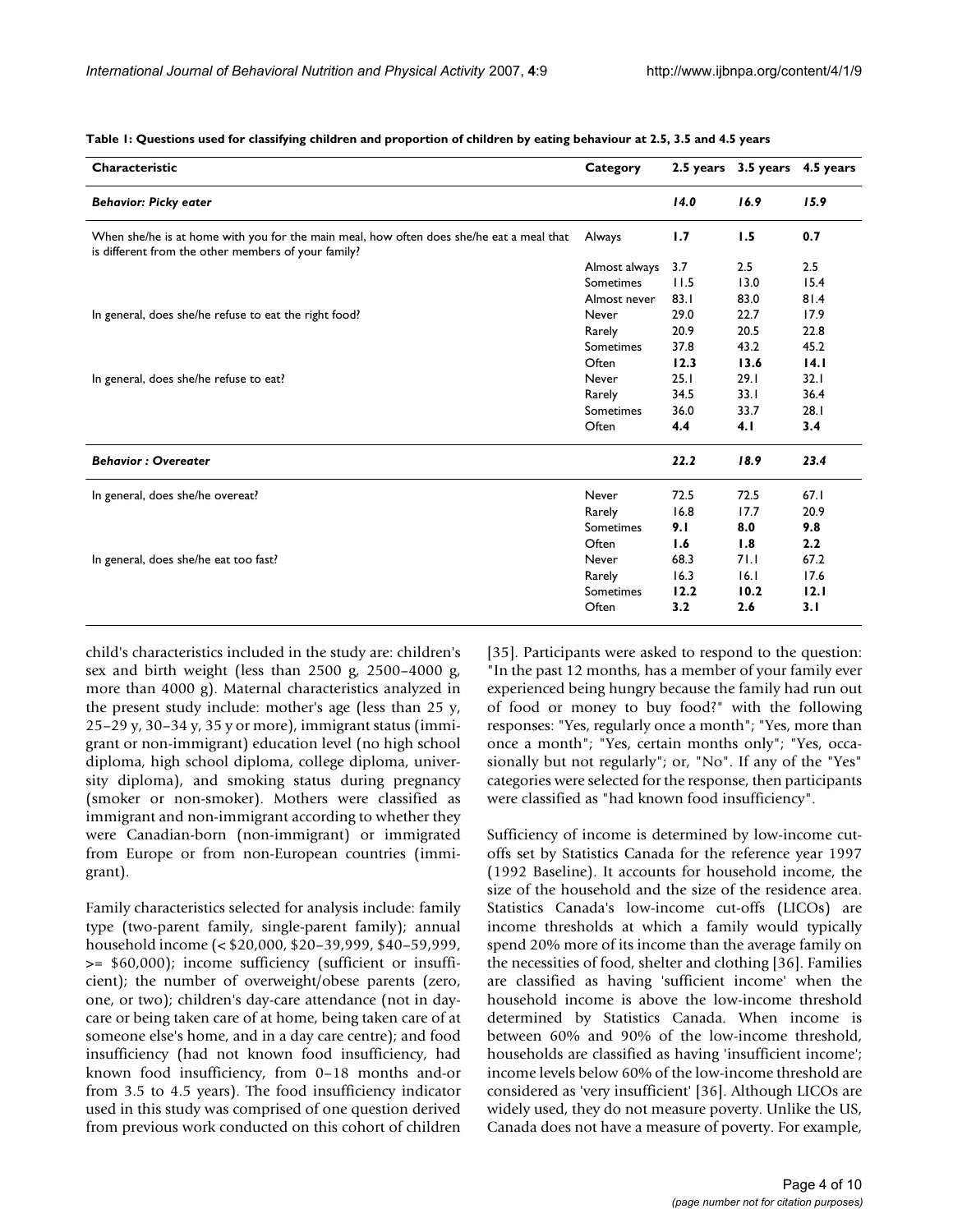low-income thresholds range from \$20,047 for a family of four living in a rural area to \$30,576 for similar families living in large cities [36].

The number of overweight/obese parents (based on BMI's) was derived from self-reported heights and weights obtained from each biological parent when the children were 1.5 years old. If both parents had a BMI of  $>$  = 25 then the number of overweight/obese was 2; if only one had a BMI of  $>$  = 25 then the variable was 1; and, if none of the parents had a BMI> = 25 then the variable was 0. A lot of effort was put to obtain the information for both parents. As a result, less than 3% of the sample had missing information for weight/height on at least one parent; for these cases, a missing value was attributed for this variable. The analyses were done including the missing category and this category was not found to have an impact on any analysis.

## *Statistical analyses*

Statistical analyses were done with SAS (version 8.2). All variables were treated as categorical variables except for BMI, the dependant variable, which was analyzed as both a continuous and a categorical variable. The adjustment variables includes the child's (sex, birthweight, day care attendance, food insecurity status), the mother's (age group, immigrant status, education, smoking status during pregnancy), and the family's (type, household income, number of obese parent) characteristic. The independent variables are the eating behaviours (picky eater and overeater). The dependant variable is children's BMI.

The analysis of the effect of the eating behaviours on the four BMI categories was done in three steps. First, bivariate analyses including the eating behaviours and the BMI as dependant variable were conducted using a chi-square test on contingency tables. Each behaviour was analyzed separately. As a second step, the eating behaviours were then included simultaneously in the model with the BMI as dependant. The analysis was performed using a polytomous regression with the second category of the BMI (10– 84.9 th percentile) as the reference. Finally, the adjustments variables were included in the final model including the independent variables and the BMI as dependant. The final model was modified to include only the adjustment variables that were found to be significantly associated to BMI. However, preliminary analyses revealed that the adjustments retained for the final model were also associated to the eating behaviours in a bivariate analysis. Income and food insufficiency, when included in the final model, resulted in convergence problems due to zero-cell; they were removed from the final model. Food insufficiency was examined in a simpler model without income level and resulted in non-interpretable results, and therefore, it was not included in the final model. The small

sample size of the food insufficient group contributed to some inconsistent results in the multivariate analysis. Mother's education, single-family parenting and income level were closely related and only the income level was kept in the final model since it had more impact on the BMI. Moreover, even though some variables were found to be associated to both the eating behaviour and the BMI, no interaction was found to be significant at the 0.05 significance level and they were not retained in the final model. Adjusted odds ratio (OR) estimates, as well as their confidence intervals, were then produced from the polytomous regression on the final model.

Adjusted means BMI were calculated by one-way analysisof-variances (ANOVA) using the same adjustment variables identified in the final model from the analysis on the BMI in four categories. Post-hoc tests using Tukey's test were performed only when the overall F-test was significant. Weighted data were used in the analysis, and the significance level was set at 5% unless otherwise indicated.

## **Results**

Overall, almost one-third of the children (30%) were picky eaters and more than one-third (39%) were overeaters in their preschool years. Forty percent of the children were never reported by their mothers as having had any of these problematic eating behaviours from 2.5 to 4.5 years, while approximately 9% of the children were reported as having both these eating behaviours.

Table 1 represents the prevalence of different eating behaviours at 2.5, 3.5 and 4.5 years. The proportion of children reported as being picky eaters was quite stable in preschool years, ranging from 14% to 17%. The proportion of children reported as overeaters by their mothers ranged between 19% and 23% for the ages studied.

Table 2 presents a number of factors associated with each eating behaviour. Almost three-quarters (71%) of the children were never reported as being picky eaters, whereas 5.5% were picky eaters at 2.5, 3.5, and 4.5 years. The proportion of children who had this behaviour at the three studied ages was almost three times higher for children born with low birth weights (less than 2,500 grams) than children with higher birth weight (2500–4000, over 4000 grams) (14% vs. 5%). Income sufficiency was also associated with this behaviour. A greater proportion of children from insufficient-income families had been picky eaters at 3.5 years (22% vs. 16%) and at all three ages (9% vs. 5%) than had children from sufficient-income families (data not shown).

Sixty-one percent (61%) of the children had never been overeaters, whereas among 6.6% of the children the behaviour had persisted across all preschool years (Table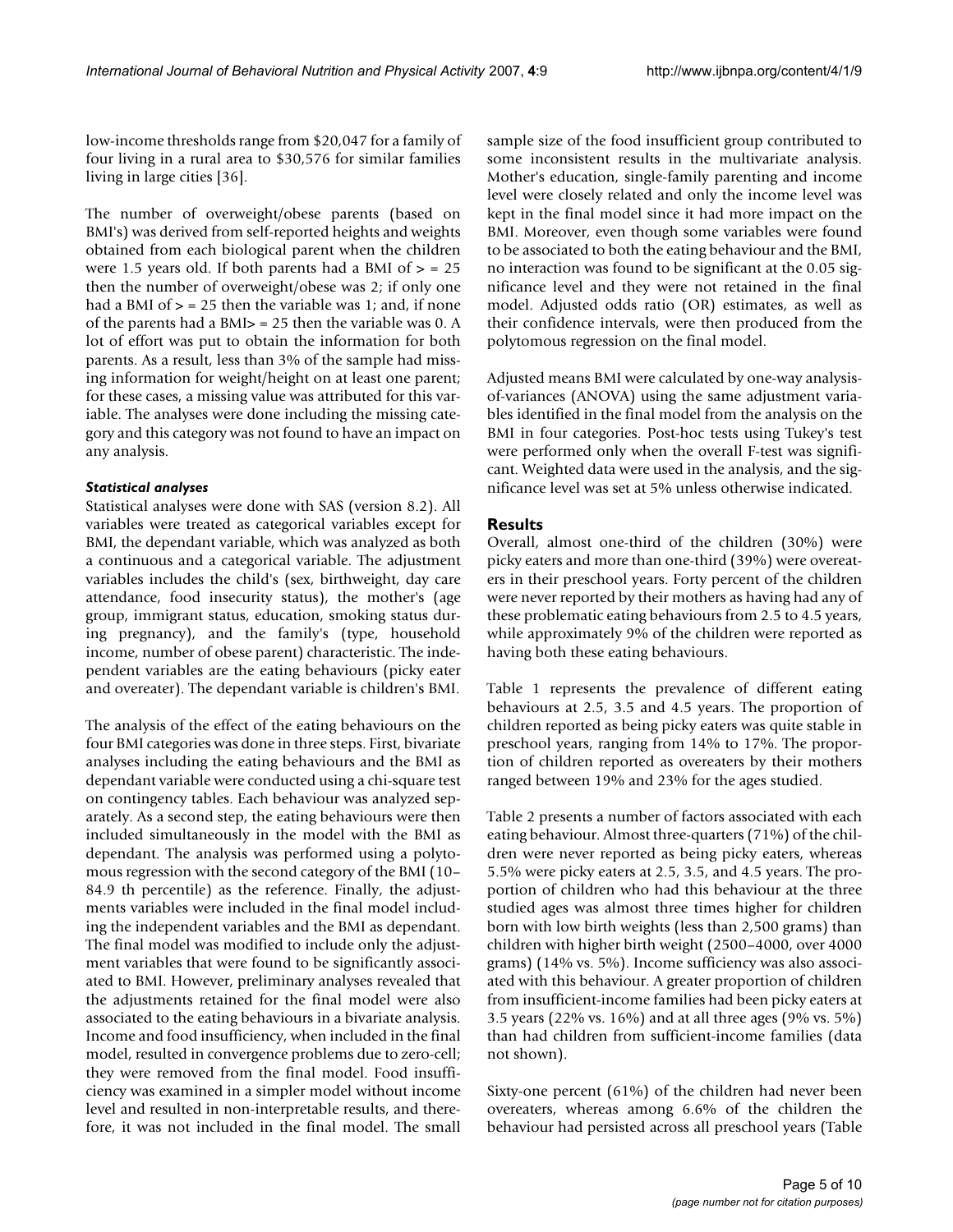|                                                | Category                                          |        | <b>Picky Eating</b>              |                                          | Overeating                     |                                                  |
|------------------------------------------------|---------------------------------------------------|--------|----------------------------------|------------------------------------------|--------------------------------|--------------------------------------------------|
| Characteristic                                 |                                                   | %      | Never reported as<br>picky eater | Reported as picky<br>eater at all 3 ages | Never reported as<br>overeater | <b>Reported as</b><br>overeater at all 3<br>ages |
|                                                |                                                   | 100.00 | 70.9                             | 5.5                                      | 61.0                           | 6.6                                              |
| Child's sex                                    | Girl                                              | 49.51  | 72.1                             | 4.8                                      | $64.7*$                        | $4.4 *$                                          |
|                                                | Boy                                               | 50.49  | 69.7                             | 6.3                                      | 57.3                           | 8.8                                              |
| Birth weight                                   | Less than $2500 g$                                | 4.03   | 69.0                             | $14.2*$                                  | 52.2                           | 11.3                                             |
|                                                | 2500-4000 g                                       | 84.92  | 70.1                             | 5.2                                      | 61.7                           | 6.2                                              |
|                                                | More than 4000 g                                  | 11.04  | 77.0                             | 5.1                                      | 58.8                           | 7.7                                              |
| Mother's age group                             | Less than 25 y                                    | 6.85   | 74.0                             | 5.0                                      | $42.9*$                        | 7.9                                              |
|                                                | $25 - 29y$                                        | 23.14  | 69.8                             | 3.9                                      | 59.0                           | 8.0                                              |
|                                                | $30 - 34y$                                        | 32.18  | 71.9                             | 5.9                                      | 62.5                           | 7.6                                              |
|                                                | 35 y or more                                      | 37.82  | 70.4                             | 6.4                                      | 64.3                           | 4.7                                              |
| Mother's immigrant<br>status                   | Not immigrant                                     | 86.65  | 71.5                             | 5.6                                      | $62.6*$                        | 6.4                                              |
|                                                | Immigrant                                         | 13.35  | 68.3                             | 5.6                                      | 51.4                           | 7.9                                              |
| Mother's education                             | No high school diploma                            | 15.70  | 69.6                             | 4.8                                      | $50.3*$                        | 7.1                                              |
|                                                | High school diploma                               | 21.87  | 67.7                             | 6.7                                      | 58.2                           | 7.0                                              |
|                                                | College diploma                                   | 34.93  | 68.9                             | 5.3                                      | 66.1                           | 7.0                                              |
|                                                | University diploma                                | 27.50  | 77.0                             | 5.5                                      | 62.9                           | 5.5                                              |
| Mother's smoking<br>status during<br>pregnancy | Did not smoke during pregnancy                    | 74.97  | 71.6                             | 5.7                                      | 61.7                           | 6.0                                              |
|                                                | Smoked during pregnancy                           | 25.03  | 68.8                             | 5.1                                      | 58.7                           | 8.5                                              |
| Family type                                    | Two-parent family                                 | 86.05  | 71.0                             | 5.3                                      | $62.6*$                        | $6.0 *$                                          |
|                                                | Single-parent family                              | 13.95  | 71.1                             | 7.0                                      | 51.2                           | 10.4                                             |
| Annual household<br>income                     | Less than \$20,000                                | 10.02  | 72.6                             | 9.0                                      | $43.3*$                        | $12.6*$                                          |
|                                                | \$20,000-39,999                                   | 20.05  | 64.3                             | 5.4                                      | 56.4                           | 6.9                                              |
|                                                | \$40,000-59,999                                   | 26.53  | 70.5                             | 4.8                                      | 62.9                           | 7.5                                              |
|                                                | \$60,000 or more                                  | 43.40  | 73.7                             | 5.3                                      | 66.1                           | 4.7                                              |
| Income sufficiency                             | Sufficient                                        | 80.30  | 71.5                             | $4.8 *$                                  | $64.5*$                        | $5.9*$                                           |
|                                                | Insufficient                                      | 19.70  | 68.4                             | 8.8                                      | 47.4                           | 9.5                                              |
| Number of<br>overweight/obese<br>parents       | 0 parent                                          | 36.90  | 68.8                             | 5.9                                      | 63.6                           | $4.8 *$                                          |
|                                                | I parent                                          | 47.37  | 71.5                             | 4.9                                      | 60.8                           | 6.5                                              |
|                                                | 2 parents                                         | 15.73  | 72.6                             | 6.9                                      | 57.4                           | 10.4                                             |
| Day-care attendance                            | Not in day-care or being taken care<br>of at home | 30.58  | 73.8                             | 6.3                                      | 57.4                           | 5.8                                              |
|                                                | Being taken care of at someone<br>else's home     | 35.37  | 71.9                             | 4.8                                      | 64.4                           | 6.4                                              |
|                                                | In a day-care centre                              | 34.05  | 67.2                             | 5.7                                      | 60.4                           | 7.7                                              |
| Food insufficiency in<br>preschool years       | Had never known food insufficiency                | 93.82  | 71.3                             | 5.5                                      | $61.8*$                        | $6.2*$                                           |
|                                                | Had known food insufficiency                      | 6.18   | 65.6                             | 5.4                                      | 48.6                           | 12.5                                             |

#### **Table 2: Proportion of picky eaters and overeaters over all 3 ages by selected characteristics**

\* Statistically significant association between the characteristic and the dependent variable (p-value (chi-square)< = 0.05)

2). A greater proportion of boys than girls were overeaters at all of the studied ages. Single-parent family status, lower family income, income insufficiency, and having two parents who were overweight or obese were related to being classified as an overeater consistently over all three ages. The proportion of children classified as overeaters for all three ages was doubled in food insufficient families (12.5%) compared to food-sufficient families (6.2%). Children from young mothers (at 2.5 y), the ones from immigrant mothers (at 2.5 and 3.5 y) and from less educated mothers (at 2.5 y) were also more likely to be overeaters at these ages, compared to children from older, more educated and non-immigrant mothers (data *per* each age year not shown).

Table 3 presents the relationship between eating behaviours and BMI categories at 4.5 years. This table shows that a greater proportion of picky eaters were underweight (BMI below the 10th percentile), and a lower proportion of picky eaters were at risk for overweight (BMI at 85– 94.9th percentile) compared to children never reported as picky eaters. A lower proportion of overeaters were underweight and a greater proportion of overeaters were at risk for overweight or were overweight (95th percentile or more) at 4.5 years, compared to children who were never reported as overeaters. The proportion of overweight children increased with the number of years they were reported as overeaters, ranging from 5% if they were never reported with the behaviour, to 13% if they were reported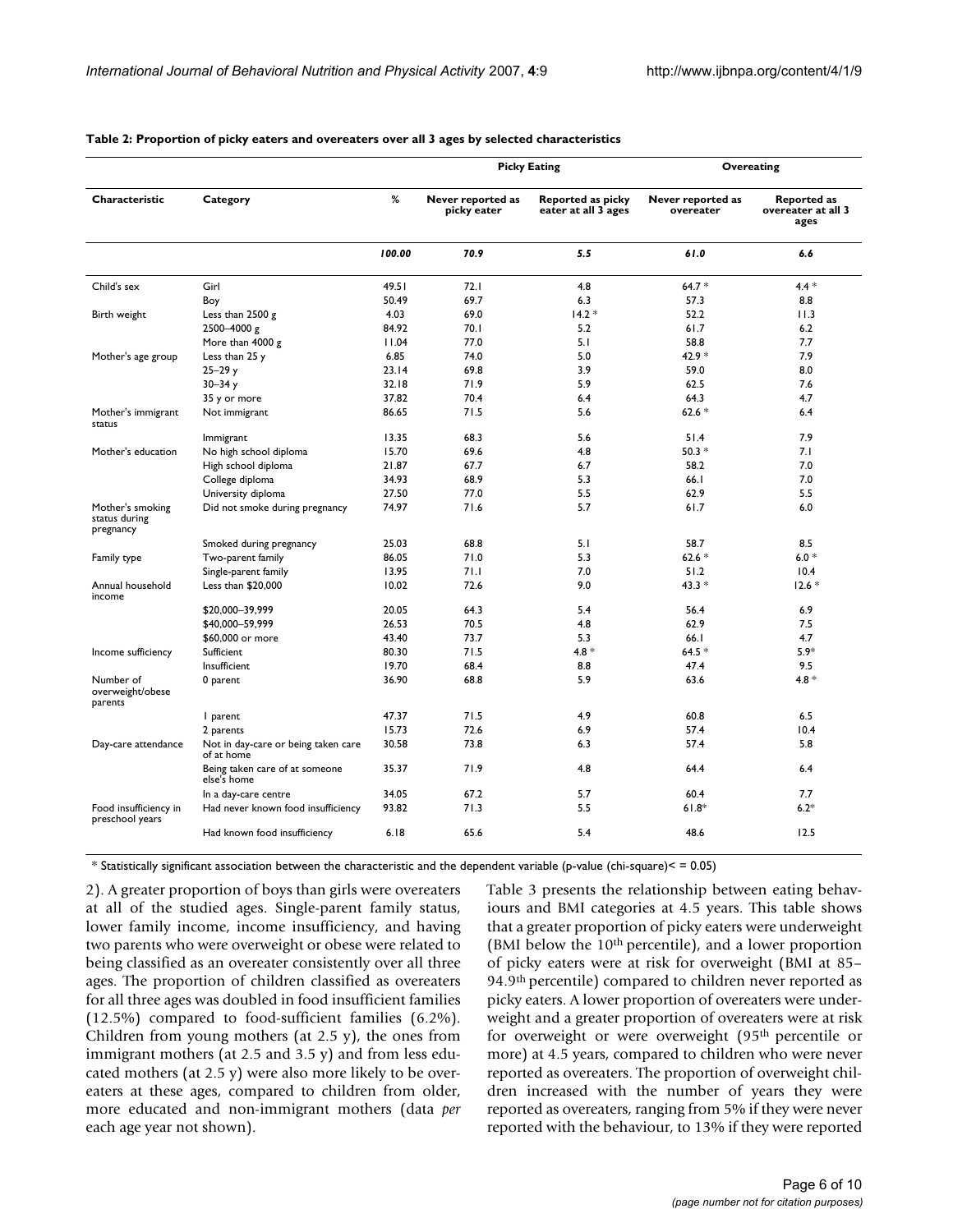| <b>Behaviour</b> | Category                                  | Underweight<br>$($ < $10^{\text{th}}$ percentile) | Normal weight<br>$(10-84.9th$ percentile) | At risk for overweight<br>$(85-94.9th percentile)$ | Overweight<br>$(>= 95th$ percentile) |
|------------------|-------------------------------------------|---------------------------------------------------|-------------------------------------------|----------------------------------------------------|--------------------------------------|
| Total            |                                           | 15.2                                              | 64.4                                      | 11.3                                               | 9.0                                  |
| Picky eaters     | Never reported as picky eater             | $13.2*$                                           | 64.0                                      | $12.9*$                                            | 9.9                                  |
|                  | Reported as picky eater once or twice     | 18.3                                              | 67.3                                      | 7.6                                                | 6.9                                  |
|                  | Reported as picky eater at all three ages | 26.8                                              | 57.6                                      | 7.9                                                | 7.7                                  |
| Overeaters       | Never reported as overeater               | $18.2*$                                           | 68.5                                      | $8.4*$                                             | $4.9*$                               |
|                  | Reported as overeater once or twice       | 11.3                                              | 60.1                                      | 15.5                                               | 13.1                                 |
|                  | Reported as overeater at all three ages   | 6.8                                               | 47.9                                      | 18.3                                               | 27.1                                 |

Table 3: Proportion of children by BMI category<sup>1</sup> at 4.5 years and by eating behaviour

1 Percentiles from the BMI on the CDC USA Growth curves (age & sex specific curves)

\* Statistically significant association between the characteristic and the dependant variable (p-value (chi-square) < = 0.05)

one or two years, to 27% if they had this behaviour at every of the three studied ages.

Multivariate analysis presented in table 4 indicates that when important factors for body weight were taken into consideration simultaneously (sex, birth weight, income level, parental overweight and obesity and mother's smoking status during pregnancy), being a picky eater at all three ages from 2.5 to 4.5 years increased the odds of being underweight at 4.5 years by 2.4 (95% CI 1.4–4.2), when compared with children who were never picky eaters. Compared with children who were never overeaters, having been an overeater at one or two of the ages studied more than doubled the odds of being at risk for overweight (OR 2.1, 95% CI 1.5–3.1) and almost tripled the odds of being overweight (OR 2.9, 95% CI 1.9–4.5), whereas having this behaviour at all three ages tripled the odds of being at risk for overweight (OR 3.2, 95% CI 1.7– 6.1) and increased the odds of being overweight at 4.5 years by six times (OR 6.1, 95% CI 3.3–11.2).

An assessment of the relationship between the eating behaviours studied and adjusted mean BMI (adjusted for sex, birth weight, income level, parental overweight and obesity and mother's smoking status during pregnancy) revealed that, when other factors related to BMI were taken into consideration, mean BMI showed a significant increase ( $p = 0.05$ ) with the number of years reported as an overeater (data not shown). Preschoolers reported as overeaters over all three ages studied and over one or two of the ages studied had a mean BMI of 17.3 and 16.4 respectively, in comparison to those never having been reported as an overeater (mean BMI = 15.9). Whereas mean BMI was significantly lower ( $p = 0.05$ ) for preschoolers ever or always reported as picky eaters over the three studied ages (mean  $BMI = 16.4$ ) in comparison to the children who had never had this behaviour between 2.5 and 4.5 years (mean BMI = 16.7).

#### **Discussion**

The present study is one of few to report on children's eating behaviours in early childhood. A certain amount of problematic eating behaviours is to be expected in the toddler years as young children express their independence, however as young children transition to the preschool phase, problematic eating behaviours such as picky eating typically subside [9]. Our study indicates that eating behaviours are quite common and consistent across measured points even at young ages, with overeating being the most prevalent problematic eating behaviour we observed. The proportion of children reported by their mothers as overeaters ranged from 19% to 23% dur-

Table 4: Adjusted odds<sup>1,2</sup> ratios (OR and 95% C.I.) for underweight, at risk for overweight, and overweight<sup>3</sup> children at 4.5 years by **eating behaviour**

| <b>Behaviour</b> | Category                              | Underweight<br>$($ < $10$ <sup>th</sup> percentile) | At risk for overweight<br>$(85-94.9th)$ percentile) | Overweight<br>$(>= 95th percentile)$ |
|------------------|---------------------------------------|-----------------------------------------------------|-----------------------------------------------------|--------------------------------------|
| Picky eaters     | Never reported as picky eater#        |                                                     |                                                     |                                      |
|                  | Reported as picky eater once or twice | 1.238 (0.877-1.747)                                 | $0.671(0.427 - 1.054)$                              | $0.876(0.534 - 1.438)$               |
|                  | Reported as picky eater at all 3 ages | $2.415$ (1.383-4.216) <sup>*</sup>                  | $0.890(0.376 - 2.106)$                              | 1.125 (0.458-2.766)                  |
| Overeaters       | Never reported as overeater#          |                                                     |                                                     |                                      |
|                  | Reported as overeater once or twice   | $0.815(0.575 - 1.155)$                              | 2.149 (1.490-3.098)*                                | 2.893 (1.880-4.452)*                 |
|                  | Reported as overeater at all 3 ages   | $0.471(0.185 - 1.200)$                              | 3.249 (1.730-6.104)*                                | 6.098 (3.308-11.240)*                |

<sup>1</sup> Adjusted for all of the included behaviours and for child sex and birth weight, income level, parental overweight/obesity, and mother's smoking status during pregnancy

 $2$  Dependant reference category =  $10-84.9$ <sup>th</sup> percentile

3 Percentiles from BMI on the CDC USA Growth curves (age- & sex-specific curves)

 $*$  Significantly different from the reference category (p-value (type III – Wald chi-square test)  $<$  = 0.05)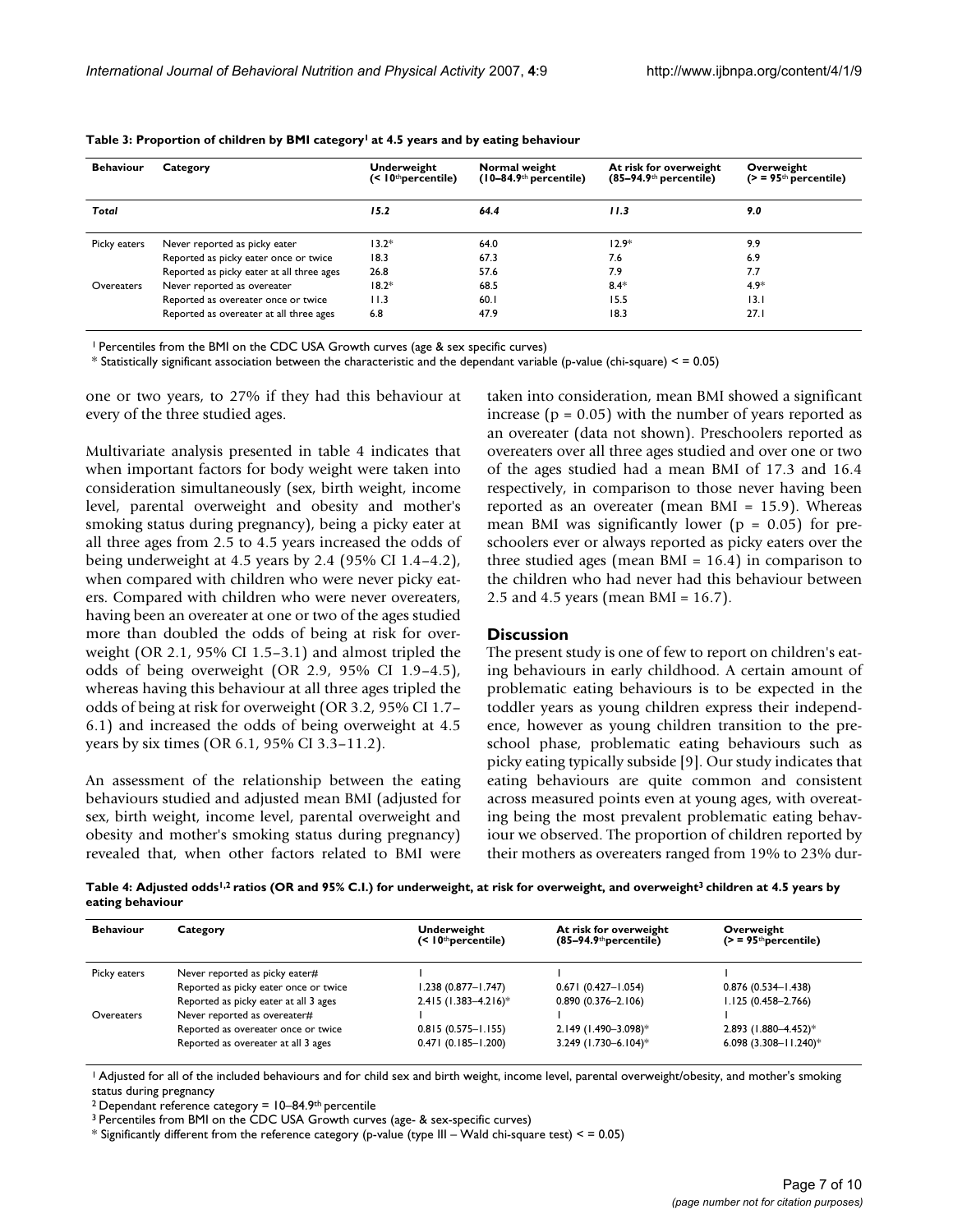ing the period when children were aged 2.5 to 4.5 years. Similarly, another longitudinal study of children conducted in England reported that 15% of mothers perceived their infants as overeating [30]. Whilst there are many differences in populations and definitions for eating behaviours across studies, it is difficult to establish the prevalence of problematic eating behaviours.

Few studies have further investigated the social determinants of problematic eating behaviours and body mass index of preschool children. The findings of the present study indicate that, overall, there is a significant association between characteristics of the child and family socioeconomic factors, the prevalence of problematic eating behaviours, and a child's bodyweight at 4.5 years. More specifically, one factor found to commonly relate to both problematic eating behaviours (picky eating and overeating) was family income insufficiency such that, children from families experiencing income insufficiency were more likely to report both problematic eating behaviours than those from income sufficient families.

Picky eaters were also more likely to have been born with a low birthweight (< 2500 grams). These results concur with another study [37]. On the other hand, children reported as 'overeating' were more likely to be male and showed many more associations with factors indicative of being raised in a family with low socioeconomic status, such as, being in a single-parent home, with low income, having experienced food insufficiency, and having two overweight or obese parents. A greater proportion of children from immigrant mothers were also reported as overeaters at 2.5 and 3.5 years compared to children from non-immigrant mothers.

The problem eating behaviours assessed in this study also demonstrated a significant association with children's bodyweight at 4.5 years of age. Children who were reported to be picky eaters were twice as likely to be underweight at 4.5 years, whereas, overeaters were six times more likely to be overweight at 4.5 years when these findings were adjusted for parental and social factors. For overeaters, the odds of being overweight were greater than the odds for being only at risk for overweight. Additionally, a possible stronger effect for stable behaviours over time was also suggested by the study results indicating that the proportion of overweight children rose as the number of years children were reported to be overeaters increased. These results concur with a recent study indicating that high maternal concern about an infant overeating or becoming overweight was associated with higher BMI at 5 years of age [38].

Studies revealing associations between low birthweight and underweight [39] also provide underlying support for the present studies findings of associations between low birthweight and picky eating, and picky eating with low BMI. Although some children who are born with lowbirth weight may remain underweight throughout childhood, the underlying mechanisms for this relationship of birth weight and growth trajectories in childhood are poorly understood [40]. It is possible that for some lowbirth weight children there is an underlying metabolic alteration that occurred in uterus that subsequently programs infants to becoming picky eaters, and that picky eating, in turn, subsequently keeps some children in the lower weight trajectory. However, this relationship requires further investigation to disentangle the possible biological and environmental causal pathways of these mechanisms. Another study reported that breast-fed infants seem to accept new foods more readily than formula fed infants [41]. We reported earlier that a larger disproportion of mothers who are lower income, less educated and younger mothers in this cohort do not breastfeed [42], and a similar profile of mothers reported picky eating. More research is required to obtain a thorough understanding of the effects of low birth weight, picky eating and environmental factors on body weight status of preschool children.

Overall, the finding that several factors indicative of a low socioeconomic status are associated with problematic eating behaviours, and these in turn associate with body mass index's in the extreme ranges (underweight and overweight) is interesting at many levels. Firstly, a larger proportion of children living in food insufficient households in our study were from families that had very insufficient income. Although it is challenging to separate specific effects of food insufficiency from income insufficiency given that food hardship frequently occurs in a context of poverty [43], research has shown a relationship between food insecurity and overweight in white girls aged 8–16 years [44] and preschool children [35]. The finding that these socioeconomic factors were associated with problematic eating behaviours in preschoolers, with corresponding longitudinal effects on BMI, may indicate that these eating behaviours explain part of the processes mediating these previous associations reported in the literature.

Second, although the literature on eating patterns of immigrant families is sparse, particularly for children, the higher prevalence of problematic eating behaviours observed in children from immigrant mothers is supported by the well established literature indicating that a larger proportion of immigrants, in particular refugees, in Canada are poorer, making poverty a possible confounder between the relationship between immigration and health [45]. Future research in areas related to food accul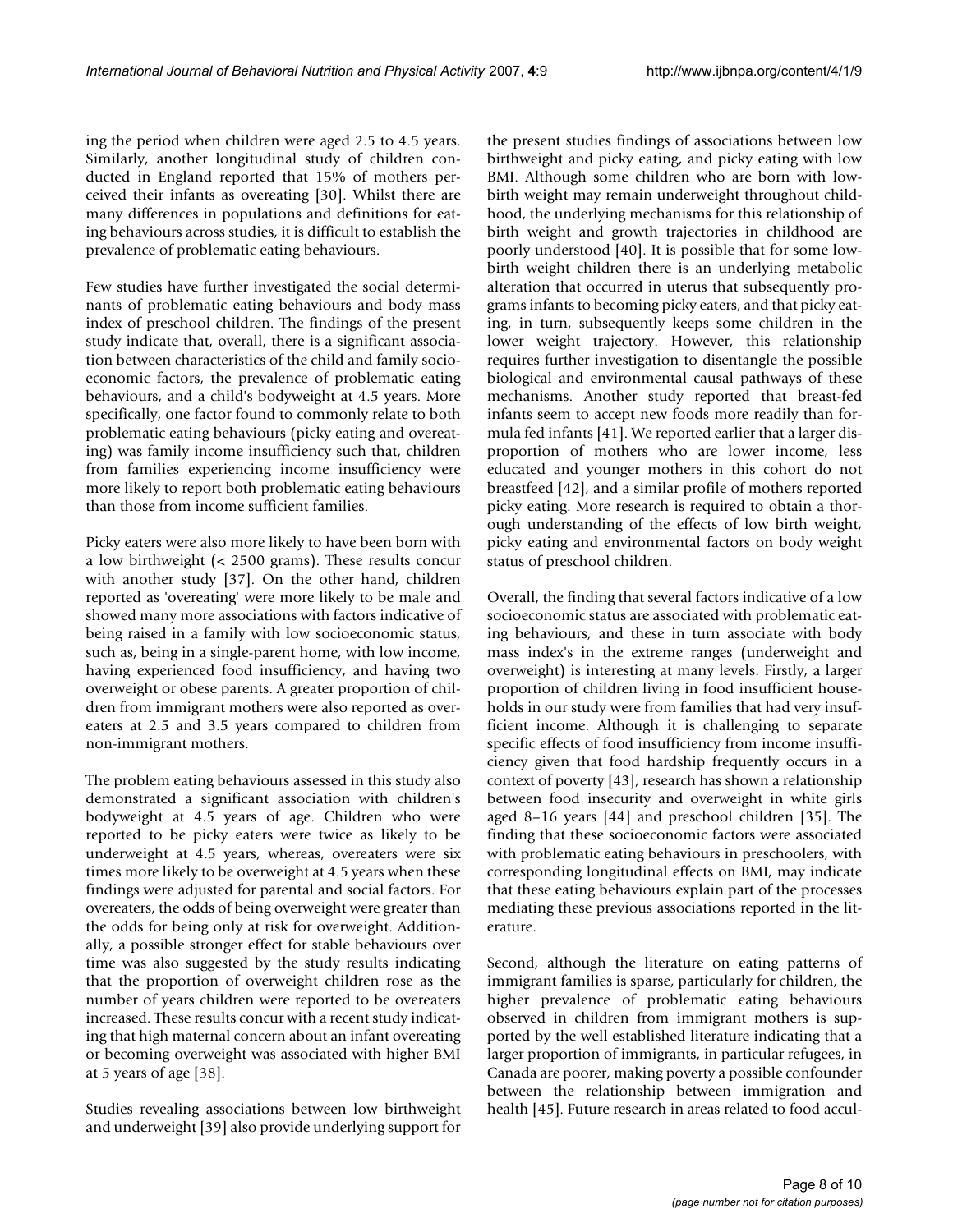turation and coping strategies for feeding young children from different ethnic groups is warranted.

As in all studies, the present findings have strengths and limitations. Possible limitations of the study include the way in which the prevalence of problematic eating behaviours were based on mothers' subjective opinion of their child's eating behaviour; however, it appears that mothers' perceptions are accurate. In a previous publication on this cohort of children, energy intakes of overeaters were higher than picky eaters and the higher energy intakes were positively related to BMI [39]. Given that body weight is the best indicator of energy balance over time [46], these findings suggest although judgment of eating behaviours was subjective, mothers appear able to recognize problematic eating behaviours as reflected by children's weight. Additionally, although laboratory-based measures of eating behaviours may be considered more valid than self-reports, conducting observational studies on a large number of children would be difficult and may potentially influence children's eating behaviours. The small number of questions related to these indicators also creates little room for a wide range of validations. Others have reported similar challenges to using a more rigorous study design for this type of research [47]. For example, given the paucity of information on picky eating, it is not clear whether the concept is a parental notion and/or can be operationalised in terms of the child's behaviour [47- 49]. Further investigation on behavioural validation, precursors and concomitants of eating behaviours is required for building a theoretical basis for future studies.

The strength of this study is its longitudinal design which is based on a population-based representative sample of children followed since birth. Second, both children's height and weight were objectively measured for calculating BMI measures. And finally, equally important is the high response rate (85%) of the questionnaires.

The family environment is key for the development of food preferences, patterns of food intake, eating styles, and the development of activity preferences and patterns that shape children's developing weight status [50-52]. It is well established that children's weight status may be shaped by family lifestyle behaviours. Some families have obesity-promoting characteristics, while others have obesity preventing characteristics that may explain differences in weight status over and above that explained by genetic susceptibility [53].

In summary, our study demonstrates that eating behaviours such as overeating may manifest very early in life and may be related to characteristics of the child and family, and the prevalence of overweight in children as young as 4.5 years-old. This is a particularly key finding since little is known about the first occurrence of problematic eating behaviours in young children and the relationship of these behaviours and body weight in preschool children. Further investigation regarding the specifics of various influences of eating behaviours on body weight is warranted.

## **Conclusion**

Given there is an association with different eating behaviours and bodyweight among 4.5 year-old children, particularly among those from families with lower socioeconomic characteristics, health professionals should be targeting parents of children at risk of overweight/obesity and underweight with focussed messages and strategies concerned with managing emerging eating behaviours including picky eating and overeating.

### **Competing interests**

The author(s) declare that they have no competing interests.

## **Authors' contributions**

LD is the director of the study (questionnaire development, data analysis, interpretation of the data, etc.). MG planned and performed the statistical data analysis. The AF and KP contributed to literature review, content analysis and writing of the manuscript. FT worked on the revision of the manuscript. All authors read and approved the final manuscript.

### **Acknowledgements**

LD's research work is supported by the Canada Research Chair Program. This study has been partly financed by the Canadian Institute of Health Information, Population Health Initiative, and by the Canadian Institute of Health Research. The analyses were performed using data from the Longitudinal Study of Child Development in Québec (1998–2002) (LSCDQ), conducted by Santé Québec, a division of the Institut de la Statistique du Québec (ISQ) and funded by the Ministry of Health and Social Services of Québec.

#### **References**

- 1. WHO: **Obesity: Preventing and managing the global epidemic.** In *Report of a WHO Consultation on Obesity: 1999; Geneva, Switzerland* (WHO Technical Report Series, No. 894). Geneva: World Health Organization; 2000.
- 2. Shields M: **Nutrition findings from the Canadian Community Health Survey. Measured obesity. Overweight Canadian children and adolescents.** Ottawa, Ontario, Statistics Canada; 2005. [Catalogue No. 82-620-MWE2005001.]
- 3. WHO: **Diet, nutrition and the prevention of chronic diseases.** In *Report of a Joint WHO/FAO Expert Consultation on Diet, Nutrition and the Prevention of Chronic Diseases: 2002; Geneva, Switzerland* (WHO Technical Report Series, No. 916). Geneva: World Health Organization; 2003.
- 4. de Onis M, Blössner M, Borghi E, Frongillo E, Morris R: **Estimates of global prevalence of childhood underweight in 1990 and 2015.** *JAMA* 2004, **29:**2600-2606.
- 5. Lewinsohn P, Holm-Denoma JM, Gau JM, Joiner TE, Streigel-Moore R, Bear P, Lamoureux B: **[Problematic eating and feeding behav](http://www.ncbi.nlm.nih.gov/entrez/query.fcgi?cmd=Retrieve&db=PubMed&dopt=Abstract&list_uids=16211627)[iors of 36-month-old children.](http://www.ncbi.nlm.nih.gov/entrez/query.fcgi?cmd=Retrieve&db=PubMed&dopt=Abstract&list_uids=16211627)** *Int J Eat Disord* 2005, **38(3):**208-219.